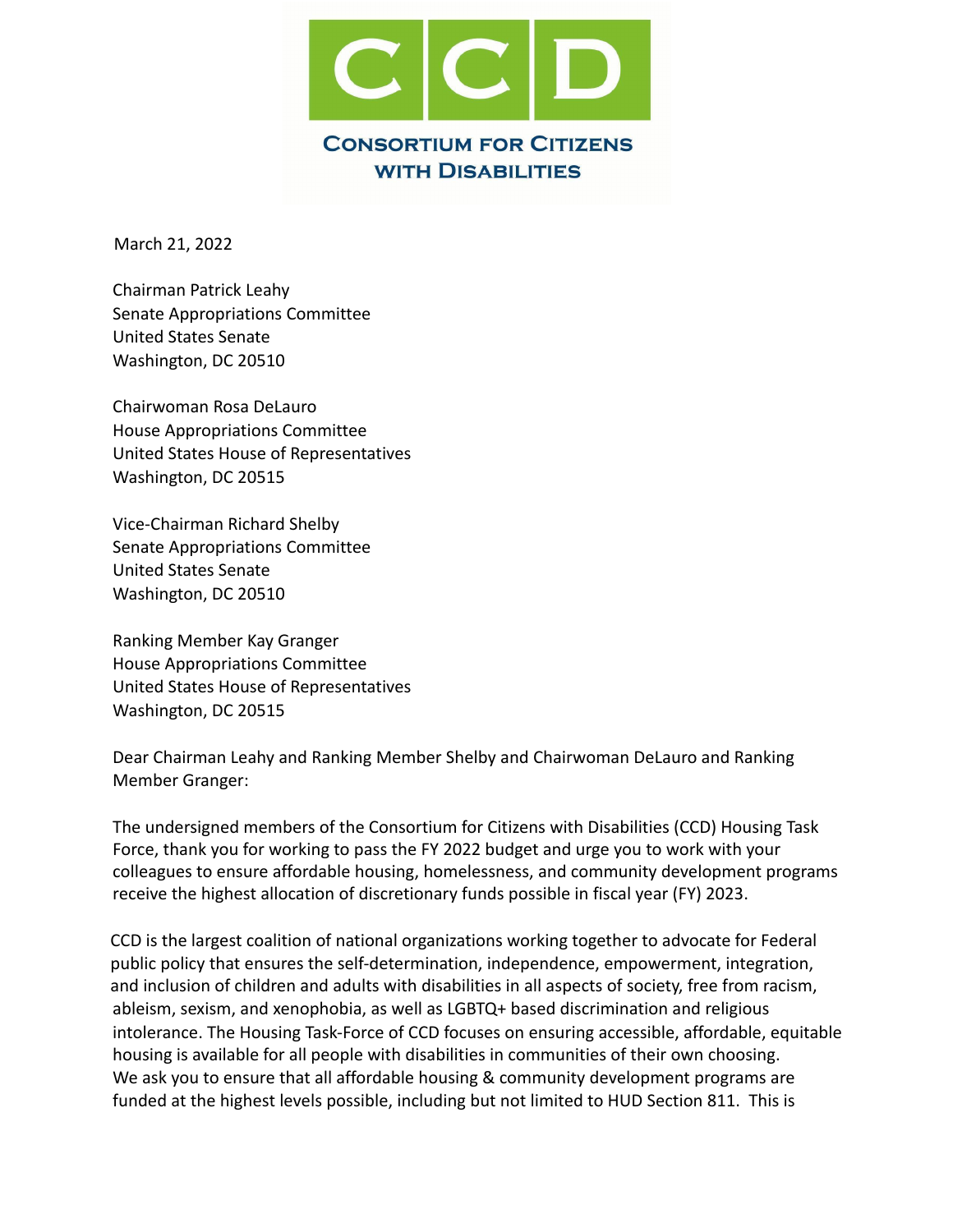essential because since rents and other market rates generally rise each year, appropriations for housing and community development need to increase in order to maintain the current number of assisted households and provide funding for private owners and public housing agencies to make vital repairs. Flat funding for housing and community development programs would act as a cut and reduce the number of people served.

Before the pandemic and as we continue to combat COVID19, people with disabilities remain at outsized risk of insitutionalization, homelessness and housing insecurity. Over seven million renters with disabilities are moderately or severely cost-burdened, meaning they pay more than 30% of their income on housing. For many disabled renters, these burdens can be particularly costly, due to additional medical and services expenses, disproportionate rates of unemployment and low wages, and limited ability to earn or save without threatening essential supports and benefits<sup>1</sup>. These cost burdens, in addition to widespread housing discrimination and severe lack of accessible units, leaves renters with disabilities at a much greater risk of facing eviction and homelessness. These burdens fall especially hard on women with disabilities and people of color with disabilities, with disabled women of color facing by far the greatest risk of homelessness. Overall, the nation's federally assisted housing stock and rental assistance has not kept up with the need for affordable, accessible and integrated housing for people with and without disabilities<sup>2</sup>. Along with fulfilling this housing need, Congress must also include the highest funding possible in FY23 for Medicaid Home & Community Based Services, to ensure that extremely low and low income people with disabilities of all ages can remain in their homes or transition from institutional settings into affordable, accessible and integrated housing with the services they need at home in order to thrive.

In conclusion, CCD Housing Task Force urges that you and your colleagues pass a FY23 spending bill that funds HUD and USDA Rural Development affordable housing, homelessness, and community development programs at the highest levels possible to ensure much needed support for the millions of low and extremely low income people with and without disabilities.

Sincerely,

Allie Cannington [Allie@thekelsey.org](mailto:Allie@thekelsey.org) **The Kelsey**

Carlean Ponder [Ponder@thearc.org](mailto:Ponder@thearc.org) **The Arc of US**

<sup>&</sup>lt;sup>2</sup> <https://www.cbpp.org/research/housing/federal-rental-assistance-fact-sheets#US> <sup>1</sup>[https://www.americanprogress.org/article/recognizing-addressing-housing-insecurity-disabled-renters/#:~:](https://www.americanprogress.org/article/recognizing-addressing-housing-insecurity-disabled-renters/#:~:text=Overall%2C%207%20million%20renters%20with,more%20likely%20to%20face%20eviction) [text=Overall%2C%207%20million%20renters%20with,more%20likely%20to%20face%20eviction.](https://www.americanprogress.org/article/recognizing-addressing-housing-insecurity-disabled-renters/#:~:text=Overall%2C%207%20million%20renters%20with,more%20likely%20to%20face%20eviction)